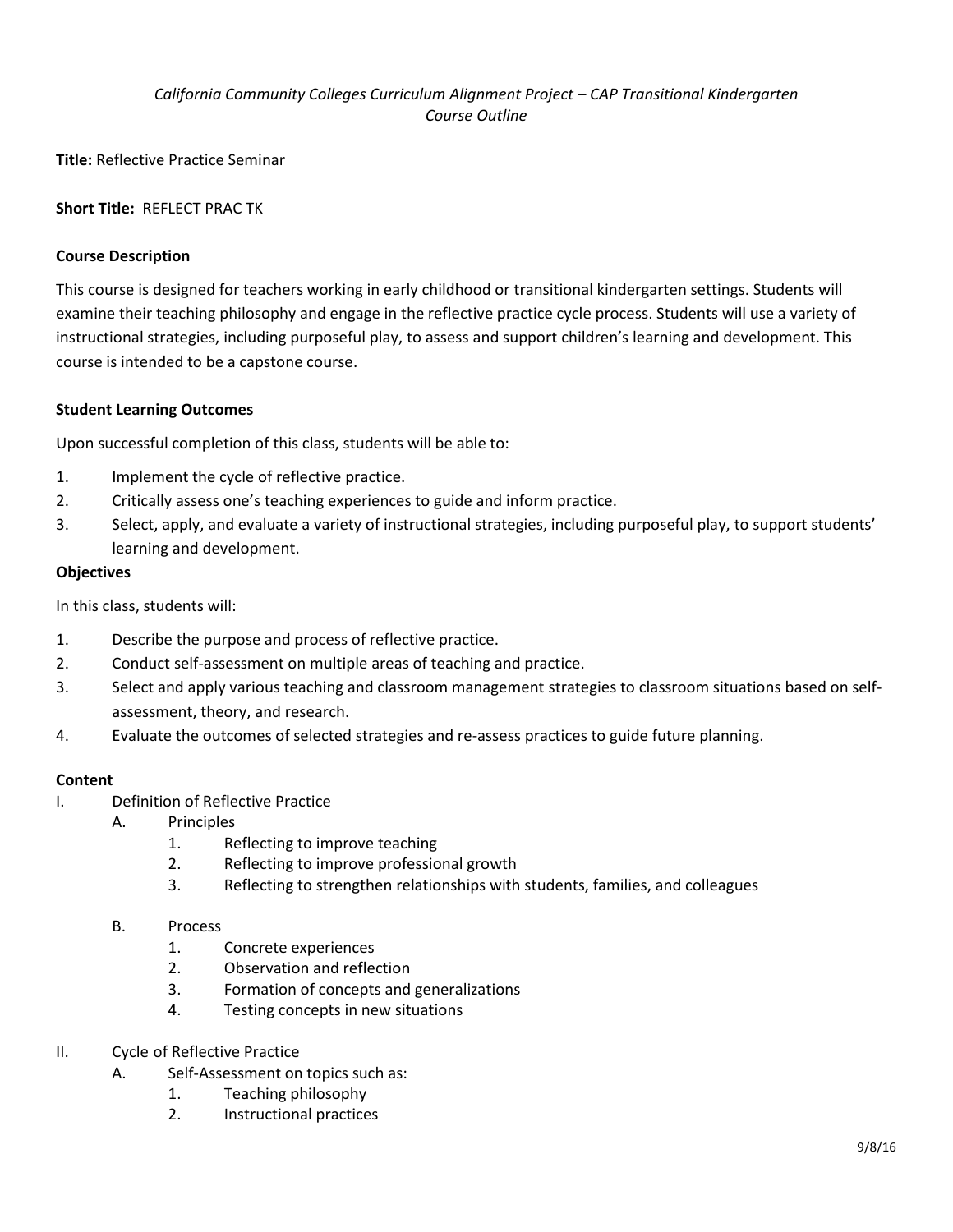- 3. Curriculum and material selection
- 4. Interactions
- 5. Environment
- 6. Schedule, routines, and transitions
- 7. Strategies for family involvement
- 8. Building community in the classrooms
- 9. Assessment
- 10. Classroom management
- 11. Communication skills
- 12. Professional behaviors
- 13. Inclusion of diverse perspectives
- 14. Equity and inclusion
- B. Planning based on:
	- 1. Self-assessment and reflection
	- 2. Theory and research
	- 3. Individual needs and experiences of students
- C. Implementation
	- 1. Selecting and applying strategies
	- 2. Reflection on outcomes
- D. Re-Assessment: beginning the cycle again

#### **Sample/Potential Assignments and Methods of Evaluation**

| <b>Written Assignments</b><br>Teaching philosophy<br>Journals                                                                                                                                                                       | <b>Method of Evaluation</b> Student will be evaluated on<br>their written paper describing their philosophy of<br>teaching for working with young children and their<br>families.                                                                                                                                                                                                                                                                                                                                                                                                                                                                 |
|-------------------------------------------------------------------------------------------------------------------------------------------------------------------------------------------------------------------------------------|---------------------------------------------------------------------------------------------------------------------------------------------------------------------------------------------------------------------------------------------------------------------------------------------------------------------------------------------------------------------------------------------------------------------------------------------------------------------------------------------------------------------------------------------------------------------------------------------------------------------------------------------------|
|                                                                                                                                                                                                                                     | <b>Method of Evaluation</b> Student will be evaluated on<br>their ability to maintain a daily journal incorporating<br>the influence of self-reflection to demonstrate their<br>understanding on how to improve classroom planning<br>and instruction, and direct work with children and<br>their families.                                                                                                                                                                                                                                                                                                                                       |
| <b>Problem Solving Assignments</b><br>Case Study: Observe and identify the<br>developmental needs of an individual child.<br>Action Research Project: Apply research to<br>teaching and/or learning challenges in the<br>classroom. | Method of Evaluation Complete a case study to<br>demonstrate the student's understanding on how to<br>observe and assess an individual child to identify<br>developmental needs, plan and implement an<br>appropriate lesson or experience to address those<br>needs, and R re-assess the child to-evaluate the<br>effectiveness of the learning opportunity.<br>Method of Evaluation Complete an action research<br>project to demonstrate the student's ability to reflect<br>on the learning environment and identify one element<br>to develop; use current research to supports changes<br>in the learning environment; and plan, implement, |